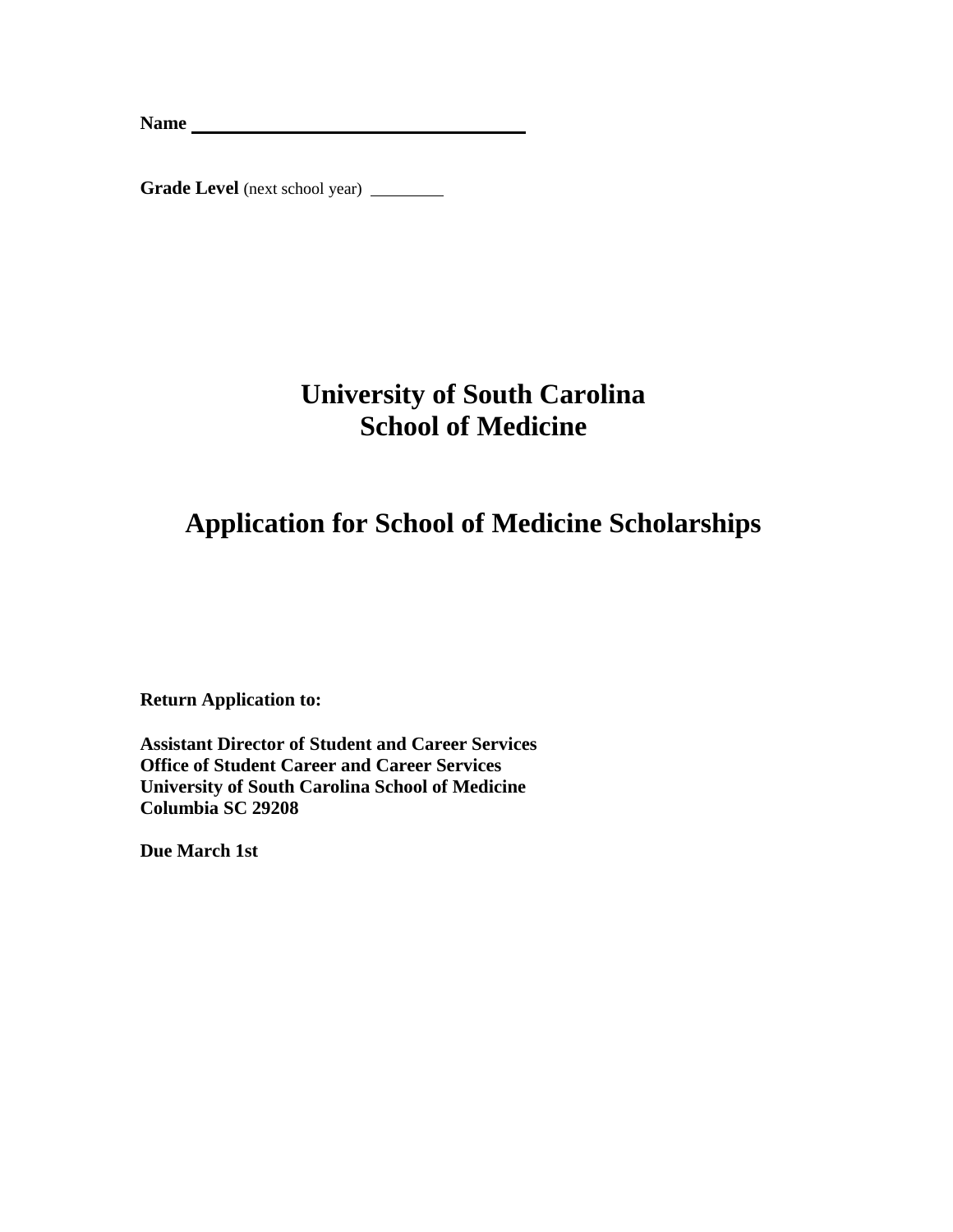## **ANTICIPATED STATUS FOR NEXT SCHOOL YEAR M-I M-II M-III M-IV**

# **I. PERSONAL**

| 1. Name Last First Middle                                                                    |                                                                                                                                                                                       |  |  |  |
|----------------------------------------------------------------------------------------------|---------------------------------------------------------------------------------------------------------------------------------------------------------------------------------------|--|--|--|
|                                                                                              |                                                                                                                                                                                       |  |  |  |
|                                                                                              |                                                                                                                                                                                       |  |  |  |
|                                                                                              | <u>Phone</u> <b>Phone Phone Phone Phone Phone Phone Phone Phone Phone Phone Phone Phone Phone Phone Phone Phone Phone Phone Phone Phone Phone Phone Phone Phone Phone Phone Phone</b> |  |  |  |
| City, State, Zip                                                                             |                                                                                                                                                                                       |  |  |  |
| 3. Resident of South Carolina YES NO                                                         |                                                                                                                                                                                       |  |  |  |
| 4. Hometown                                                                                  |                                                                                                                                                                                       |  |  |  |
| 5. Veteran YES NO                                                                            |                                                                                                                                                                                       |  |  |  |
| 6. Marital Status                                                                            |                                                                                                                                                                                       |  |  |  |
| 7. Number of Children                                                                        |                                                                                                                                                                                       |  |  |  |
| 8. Educational Background                                                                    |                                                                                                                                                                                       |  |  |  |
| II. List any notable honors, achievements, experiences (If needed, attach a separate sheet). |                                                                                                                                                                                       |  |  |  |
| FINANCIAL (All items in Section III refer to the applicant)<br>Ш.                            |                                                                                                                                                                                       |  |  |  |
| 1. Present Assets - Estimated Value: Home \$                                                 | Automobile \$                                                                                                                                                                         |  |  |  |
| Present Assets - Estimated Debt: Home \$                                                     | Automobile \$                                                                                                                                                                         |  |  |  |
| Other Assets (itemize):                                                                      |                                                                                                                                                                                       |  |  |  |

(Attach a separate sheet if needed.)

Explain possible use of these assets for financing your education. (If needed, attach a separate sheet.)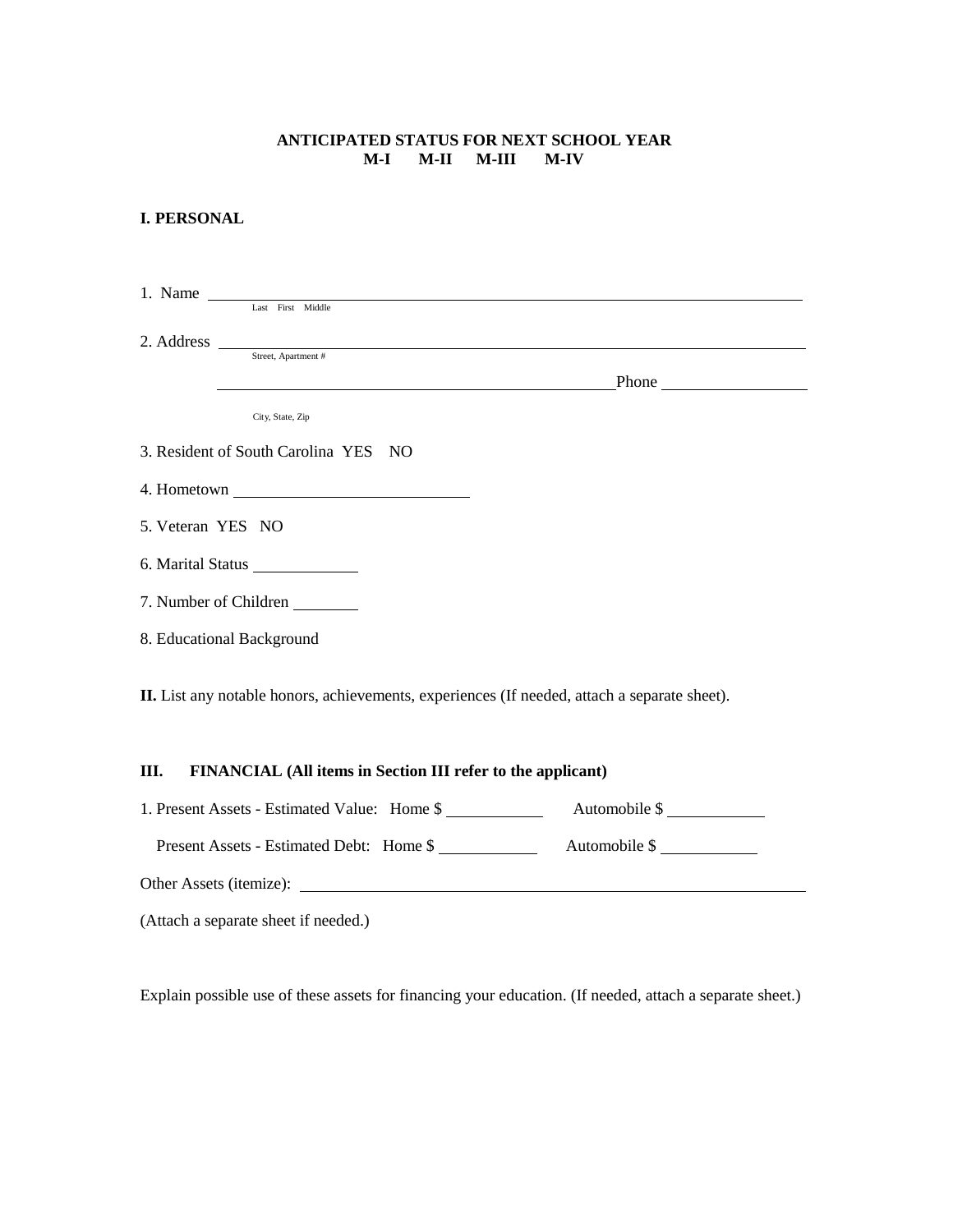2. Present Debts: List every debt of \$100 or more you now have. Include loans from family and friends whether or not evidenced by a formal note. Do not include automobile loan, mortgage, or student loans.

## **NON-EDUCATIONALLOANS AND DEBTS**

| Creditor's     | <b>Purpose of</b> | Date Incurred | <b>Unpaid Balance</b> | <b>Monthly</b> |                 |
|----------------|-------------------|---------------|-----------------------|----------------|-----------------|
| Name &         | Loan              |               |                       | <b>Payment</b> | <b>Due Date</b> |
| <b>Address</b> |                   |               |                       |                |                 |
|                |                   |               |                       |                |                 |
|                |                   |               |                       |                |                 |
|                |                   |               |                       |                |                 |
|                |                   |               |                       |                |                 |
|                |                   |               |                       |                |                 |
|                |                   |               |                       |                |                 |
|                |                   |               |                       |                |                 |
|                |                   | <b>Total</b>  |                       |                |                 |

3. Applicant's estimated expenses and resources from  $(m/y)$  to  $(m/y)$  to  $(m/y)$ . (Estimate is for the 2018-2019 academic year )

Itemized BUDGET to cover anticipated expenses and resources for the stated time period. **Expenses and resources should be for student, spouse, and dependents**. Resident Tuition - \$40860 Non-Resident Tuition - \$87,150( Tuition figures are for 2017-2018)

### **EXPENSES RESOURCES**

| Tuition                             | Checking and Savings      |
|-------------------------------------|---------------------------|
| <b>Books and Supplies</b>           | Income                    |
| <b>Rent or Mortgage Payments</b>    | Spouse's Income (Gross)   |
| Food, Household Supplies, Utilities | Aid from Family           |
| Child Care                          | Known Grants/Scholarships |
| Personal Expenses                   | Social Security Benefits  |
| Other (Insurance, Medical Expenses, | Veterans Benefits         |
| Car Payments, etc.) Itemize.        | Other                     |
|                                     |                           |
|                                     |                           |
| <b>TOTAL EXPENSES</b>               | <b>TOTAL RESOURCES</b>    |